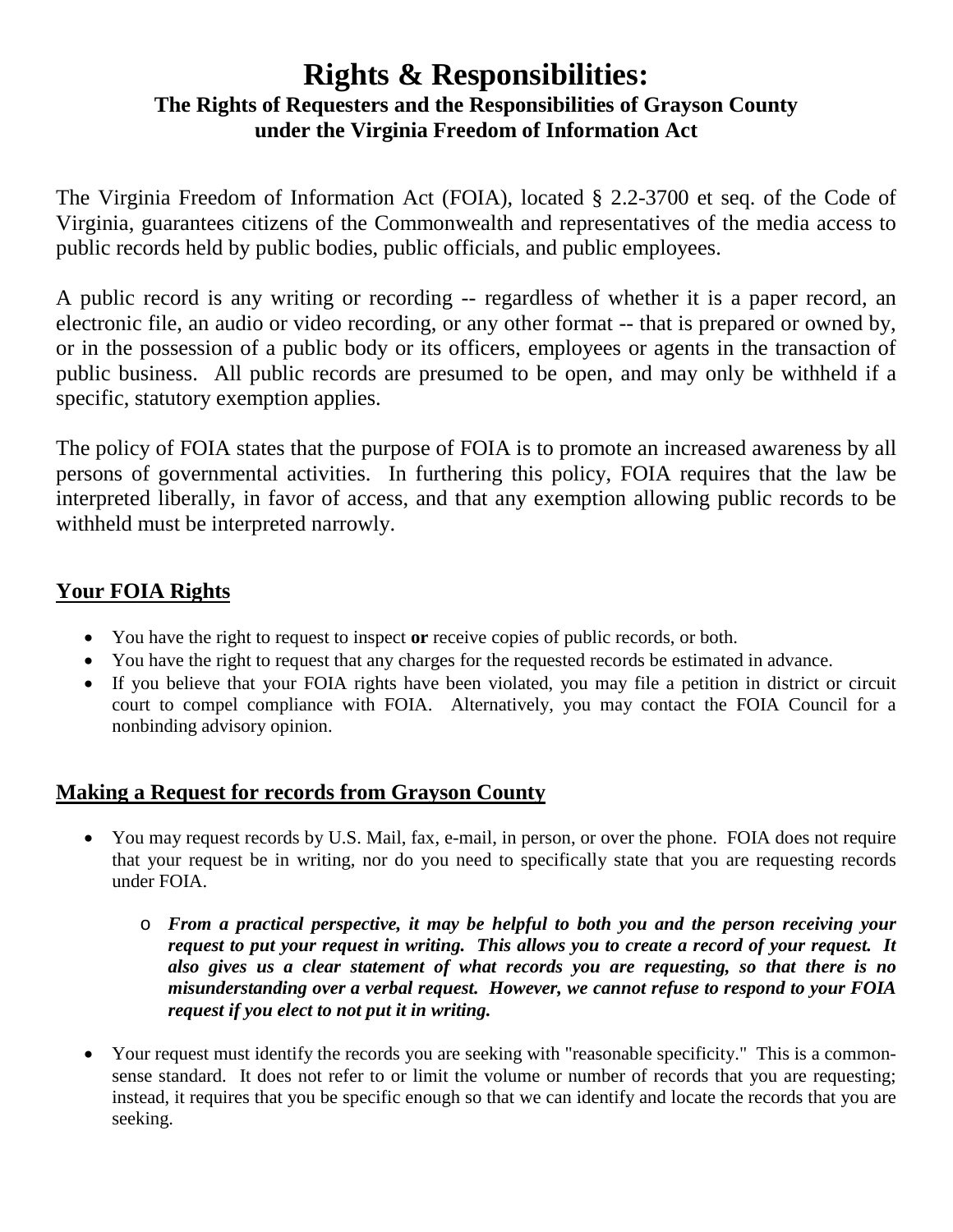- Your request must ask for existing records or documents. FOIA gives you a right to inspect or copy **records**; it does not apply to a situation where you are asking general questions about the work of Grayson County nor does it require the Grayson County Administrator's Office to create a record that does not exist.
- You may choose to receive electronic records in any format used by the Grayson County Administrator's Office in the regular course of business.
	- o For example, if you are requesting records maintained in an Excel database, you may elect to receive those records electronically, via e-mail, or to receive a printed copy of those records.
- If we have questions about your request, please cooperate with staff's efforts to clarify the type of records that you are seeking, or to attempt to reach a reasonable agreement about a response to a large request. Making a FOIA request is not an adversarial process, but we may need to discuss your request with you to ensure that we understand what records you are seeking.

**To request records from Grayson County, you may direct your request to Linda Osborne. She can be reached at P.O. Box 217, Independence, VA 24348; by phone at 276-773-2471 ext. 150 or by email at losborne@graysoncountyva.gov. You may also contact her with questions you have concerning requesting records from the Grayson County Administrator's Office. In addition, the Freedom of Information Advisory Council is available to answer any questions you may have about FOIA. The Council may be contacted by e-mail at foiacouncil@dls.virginia.gov, or by phone at (804) 225-3056 or [toll free] 1-866-448-4100.**

## **Grayson County's Responsibilities in Responding to Your Request**

- The Grayson County Administrator's Office must respond to your request within five working days of receiving it. "Day One" is considered the day after your request is received. The five-day period does not include weekends or holidays.
- The reason behind your request for public records from the Grayson County Administrator's Office is irrelevant, and you do not have to state why you want the records before we respond to your request. FOIA does, however, allow the Grayson County Administrator's Office to require you to provide your name and legal address.
- FOIA requires that the Grayson County Administrator's Office make one of the following responses to your request within the five-day time period:
	- 1) We provide you with the records that you have requested in their entirety.
	- 2) We withhold all of the records that you have requested, because all of the records are subject to a specific statutory exemption. If all of the records are being withheld, we must send you a response in writing. That writing must identify the volume and subject matter of the records being withheld, and state the specific section of the Code of Virginia that allows us to withhold the records.
	- 3) We provide some of the records that you have requested, but withhold other records. We cannot withhold an entire record if only a portion of it is subject to an exemption. In that instance, we may redact the portion of the record that may be withheld, and must provide you with the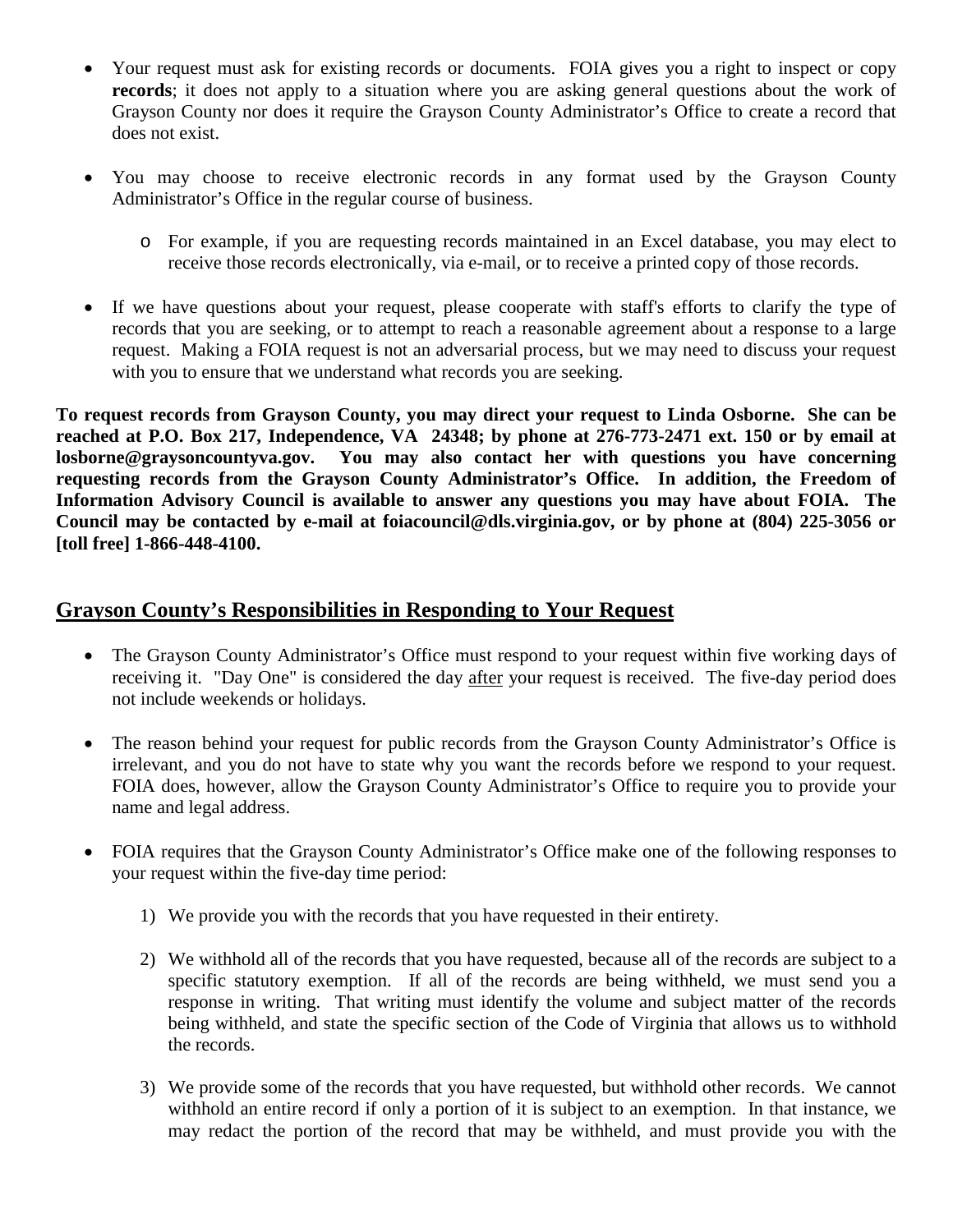remainder of the record. We must provide you with a written response stating the specific section of the Code of Virginia that allows portions of the requested records to be withheld.

- 4) We inform you in writing that the requested records cannot be found or do not exist (we do not have the records you want). However, if we know that another public body has the requested records, we must include contact information for the other public body in our response to you.
- 5) If it is practically impossible for the Grayson County Administrator's Office to respond to your request within the five-day period, we must state this in writing, explaining the conditions that make the response impossible. This will allow us seven additional working days to respond to your request, giving us a total of 12 working days to respond to your request.
- If you make a request for a very large number of records, and we feel that we cannot provide the records to you within 12 working days without disrupting our other organizational responsibilities, we may petition the court for additional time to respond to your request. However, FOIA requires that we make a reasonable effort to reach an agreement with you concerning the production or the records before we go to court to ask for more time.

### **Costs**

- A public body may make reasonable charges not to exceed its actual cost incurred in accessing, duplicating, supplying, or searching for the requested records. No public body shall impose any extraneous, intermediary, or surplus fees or expenses to recoup the general costs associated with creating or maintaining records or transacting the general business of the public body. Any duplicating fee charged by a public body shall not exceed the actual cost of duplication. All charges for the supplying of requested records shall be estimated in advance at the request of the citizen as set forth in subsection F of § 2.2-3704 of the Code of Virginia.
- You may have to pay for the records that you request from the Grayson County Administrator's Office. FOIA allows us to charge for the actual costs of responding to FOIA requests. This would include items like staff time spent searching for the requested records, copying costs, or any other costs directly related to supplying the requested records. It cannot include general overhead costs.
- If we estimate that it will cost more than \$200 to respond to your request, we may require you to pay a deposit, not to exceed the amount of the estimate, before proceeding with your request. The five days that we have to respond to your request does not include the time between when we ask for a deposit and when you respond.
- You may request that we estimate in advance the charges for supplying the records that you have requested. This will allow you to know about any costs upfront, or give you the opportunity to modify your request in an attempt to lower the estimated costs.
- If you owe us money from a previous FOIA request that has remained unpaid for more than 30 days, the Grayson County Administrator's Office may require payment of the past-due bill before it will respond to your new FOIA request.